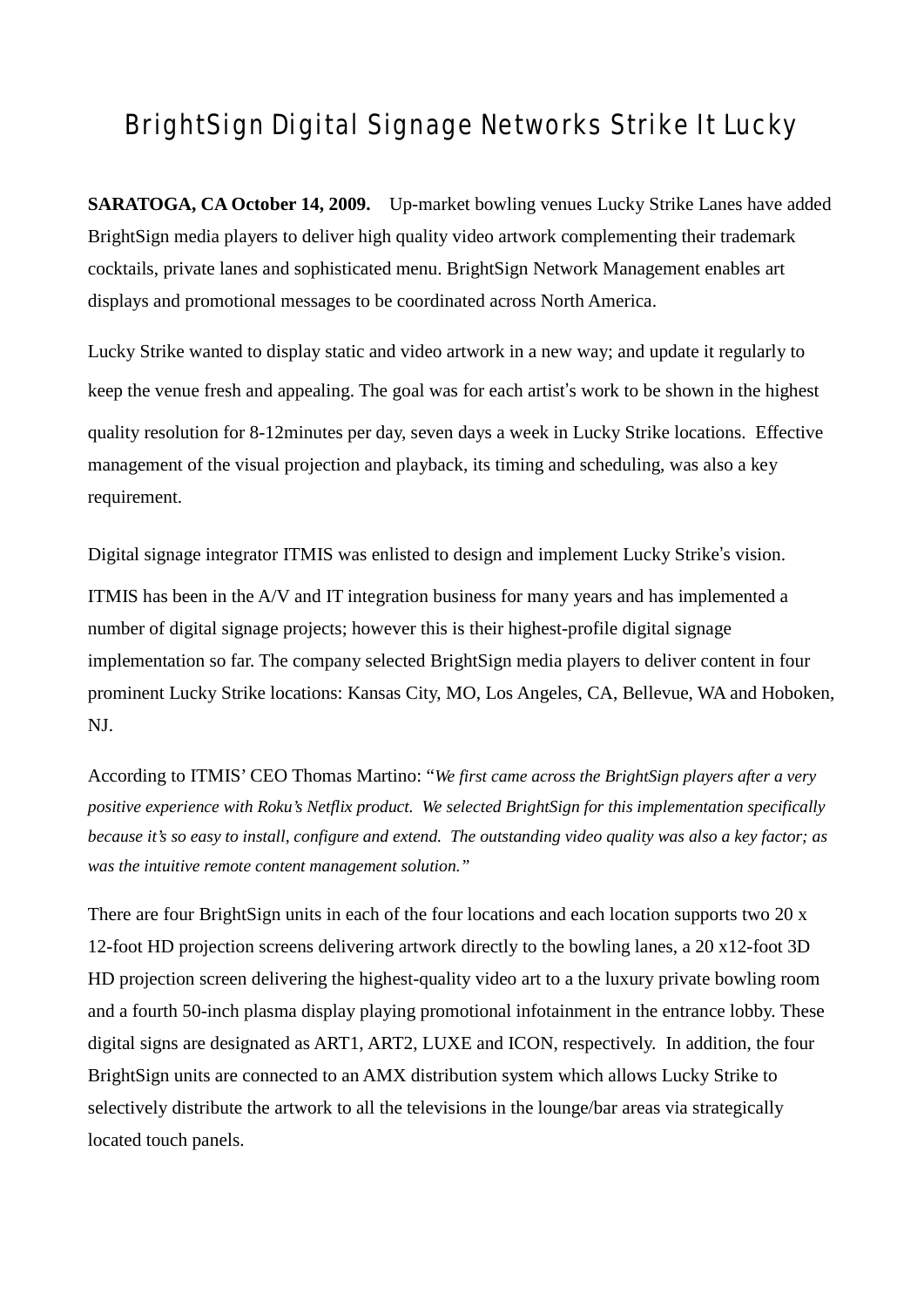Image display in BMP, JPEG and PNG formats enables it to handle the variety of formats supplied by contributing artists. BrightSign models can also play MPEG-2 and -4 High-Definition videos at up to 1080p resolution, via component or HDMI outputs. High-definition still image modes provide versatility and reliability, making BrightSign the ideal solution to show artists' works at their best.

Networking features available on BrightSign provide an affordable and uncomplicated solution to update content from a remote location. ITMIS installed the onsite network infrastructure by simply connecting BrightSign units to the Internet and creating a central and secure Web Server running BrightSign Network Manager to network all 16 installed displays. Using Web-based technologies, Lucky Strike can easily log onto their account with BrightSign Network Manager from any Internet connected PC, to quickly and easily update content at each remote location.

By creating networking groups named ART1, ART2, LUXE and ICON, it was simple for Lucky Strike staff to manage content in individual digital signage locations at each venue. For instance, all signage in entrance lobbies are on one network group called ICON, so that when new content is sent to the ICON group, it updates all locations simultaneously with identical content. This ensures promotional messages are coordinated efficiently.

ITMIS gave Lucky Strike full training in the use of this secure Web-based application. As a result, the client is freed from the burden of infrastructure administration, but management of the artwork and promotional projections is completely under Lucky Strike's control. *"For clients like Lucky Strike we use BrightSign exclusively and its bundled networking makes remote configuration and management a breeze",* says Thomas Martino.

With network-managed digital signage, Lucky Strike can run its ever-changing lane-side art exhibition throughout the whole of continental North America, coordinated from wherever an Internet connection is available. Lucky Strike is bringing art and advertising to a growing and appreciative audience in its upscale boutique bowling alleys.

*"BrightSign met all the needs of this project and enabled us to exceed all Lucky Strike's expectations",* concluded Martino*, "And there have been unforeseen benefits for our company. From our perspective, we were so impressed with BrightSign that we've added digital signage to the range of services we offer, spearheaded by BrightSign as our exclusive solution."*

The implementation has proved so successful that plans are underway to implement BrightSign solutions in additional Lucky Strike locations.

## **About ITMIS**

With clients nationwide, and in locations including Beverly Hills, Burbank and New England as